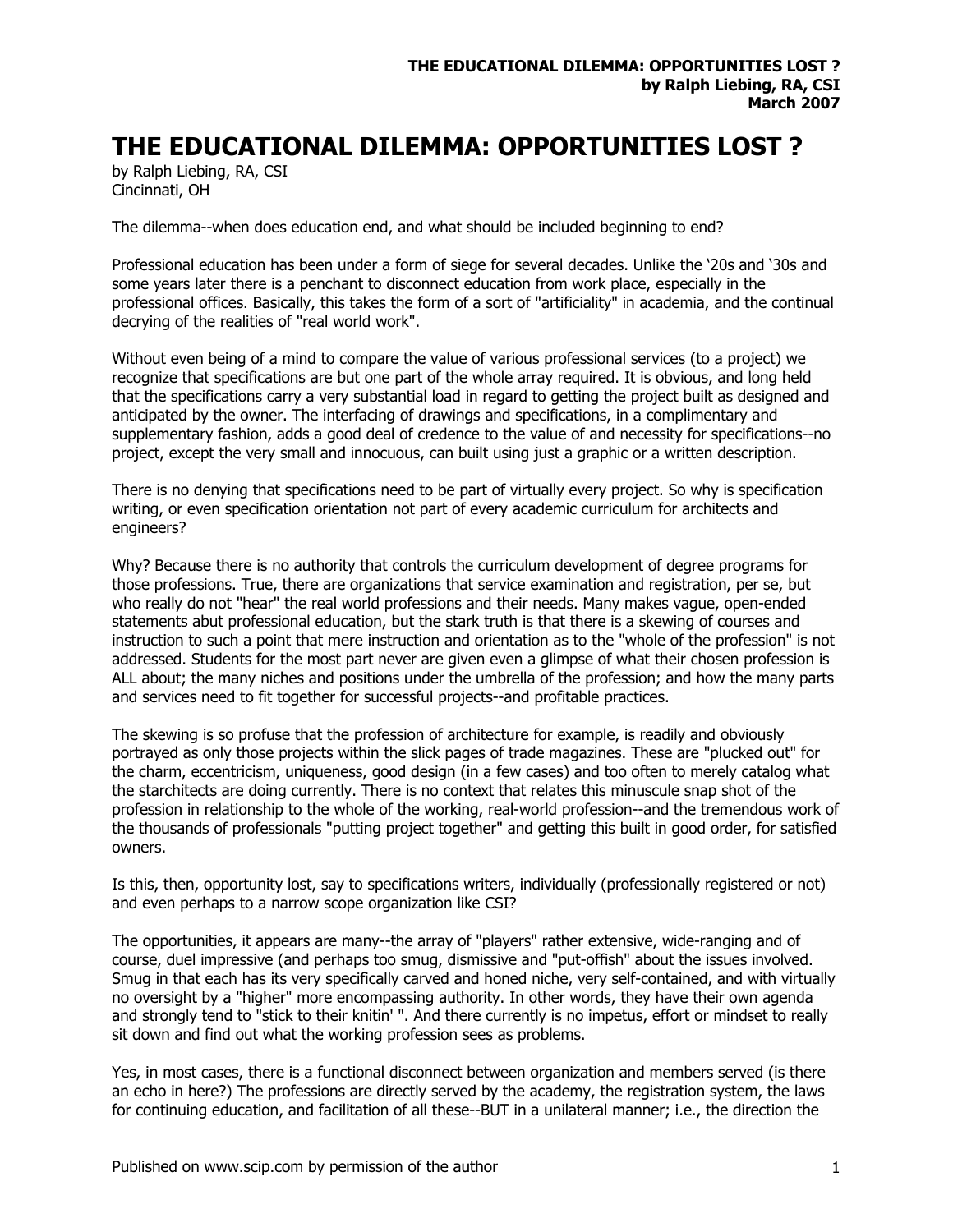## **THE EDUCATIONAL DILEMMA: OPPORTUNITIES LOST ? by Ralph Liebing, RA, CSI March 2007**

organization, alone, chooses to take. Evidently they don't talk, interface, call, blog, text-message, or really converse, in meaningful ways. The working profession lies basically without organization and a unified voice, so complaints, grousing, and varied mumblings and rantings are easily dismissed if not totally ignored.

Problem is--the interns (those caught between graduation and registration, and early in their careers) are perplexed—openly. Far too many feel removed from their professional direction, out of step with what they expected to experience and at odds with what they were taught and what is now being required for successful employment.

The need is simply that where the design professions are trying to attract and encourage new members, and the prospective members are already saddled with enormous debt, there is a distinct need to ensure that they at least have a glimpse and fundamental understanding of their profession and the opportunism available. There is a need to portray careers as successes even though one does not produce cutting edge projects or is not published ever so often. There is a need to carry forth what has been brought to us from years and experiences past, to those new members can call upon and enjoy the information and enrich their careers with it.

We need, perhaps most of all, to quit the organizational attitude and address the true real world of the professions and not the idealistic world that the organization tend to try to impose. We need to teach fundamentals, including orientation to the professions and with an eye toward full functionality in the work place--we need to set criteria for schools to meet realistic levels of instructions, and then examine to reasonable standards, devoid of aloof and inappropriate standards.

Where we need to adjust the academics to meet the educational standards set forth by other appropriate authorities, so be it. Maybe the ideal is a 2-year pre-professional sequence, (like pre-med and pre-law) to satisfy the better, more rounded, general education requirements, followed by a concentrated and directed 3- or 4-year sequence of professional instruction. But the real issue is making this uniform across all schools, with the normal variations of faculty experience and interests but with distinct and strictly enforced goals for the instruction overall.

In addition, there is need to retain the baccalaureate degree after such a sequence, keeping the Masters at a higher level and with a different orientation. There is little if any value in the March for those seeking to work in professional offices. That degree is of value to those interested in teaching, research, advances in specific areas of practice (but not for just general professional practice).

Where the schools may still be incapable of more than scratching the surface of some topics", we need to establish a program that viable, directed, and valuable to the budding professionals-- one that assists them; one that is honest; one that is embraced by the professions!

To augment a better scenario in the schools, and relieve the remote, abused and rather ill-advised IDP of the NCARB, professional educational facilities could be established. These would work specifically in areas and topics that the schools cannot or do not reach, and that not addressed in the professional offices. Offered by creditable and experienced personnel, at low rates, and with financial support of the area's professional offices, this type of program--perhaps a CSI developed program --could act as an intermediary educational reroute to teach the general fundamentals not taught elsewhere and without drawing time away from the productive effort in the offices.

One can easily envision upwards of 250 topics that can be covered that will provide grater breadth and depth for the graduate/intern/new professionals (even those who are successful with the current ARE may need some reinforcement).